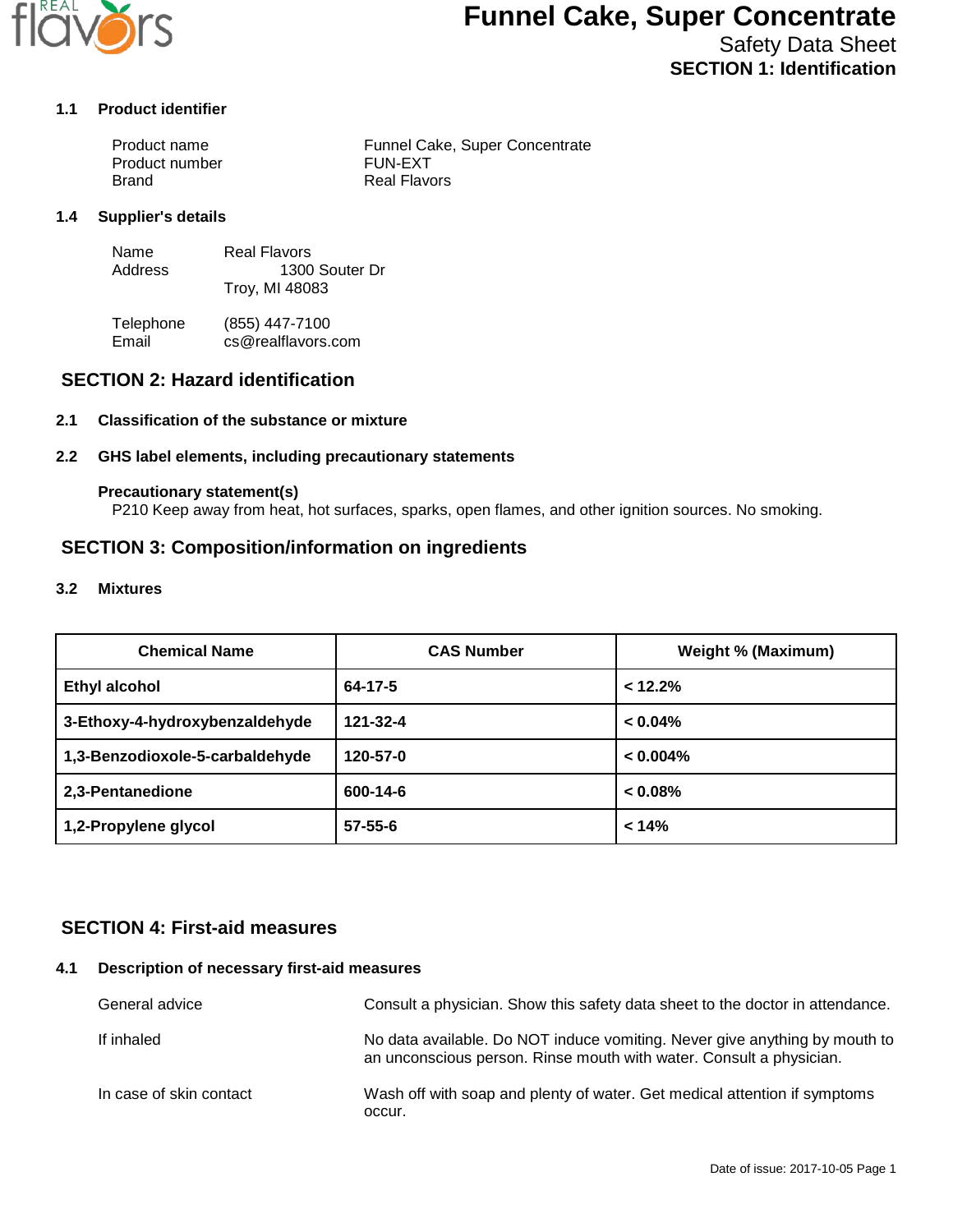

# **Funnel Cake, Super Concentrate**

# Safety Data Sheet

In case of eye contact Rinse thoroughly with plenty of water for at least 15 minutes. Get medical attention if symptoms occur.

# **SECTION 5: Fire-fighting measures**

- **5.1 Suitable extinguishing media** Use extinguishing media appropriate for surrounding fire.
- **5.2 Specific hazards arising from the chemical** No data available.
- **5.3 Special protective actions for fire-fighters** Wear self-contained breathing apparatus for firefighting if necessary.

# **SECTION 6: Accidental release measures**

**6.1 Personal precautions, protective equipment and emergency procedures** Use personal protective equipment. Avoid breathing vapours, mist or gas. Ensure adequate ventilation. Evacuate personnel to safe areas. For personal protection see section 8.

## **6.2 Environmental precautions**

Prevent further leakage or spillage if safe to do so. Do not let product enter drains.

**6.3 Methods and materials for containment and cleaning up**

Sweep up and shovel. Do not flush with water. Keep in suitable, closed containers for disposal. Contain spillage, soak up with non-combustible absorbent material, (e.g. sand, earth, diatomaceous earth, vermiculite) and transfer to a container for disposal according to local / national regulations (see section 13)

# **SECTION 7: Handling and storage**

## **7.1 Precautions for safe handling**

Avoid contact with skin and eyes. Avoid inhalation of vapour or mist. Use explosion-proof equipment. Keep away from sources of ignition - No smoking.Take measures to prevent the build up of electrostatic charge. For precautions see section 2.2.

**7.2 Conditions for safe storage, including any incompatibilities** Keep container tightly closed in a dry and well-ventilated place. Containers which are opened must be carefully resealed and kept upright to prevent leakage.

# **SECTION 8: Exposure controls/personal protection**

## **8.3 Individual protection measures, such as personal protective equipment (PPE)**

### **Body protection**

Skin Protection: None required with normal household use. Industrial Setting: Protective gloves (for hands) and protective clothing are required where repeated or prolonged skin contact may occur.

## **Respiratory protection**

No data available.

### **Environmental exposure controls**

Do not let product enter drains.

## **SECTION 9: Physical and chemical properties**

## **Information on basic physical and chemical properties**

Liquid, comparable to sample  $\blacksquare$  Appearance/form (physical state, color, etc.)